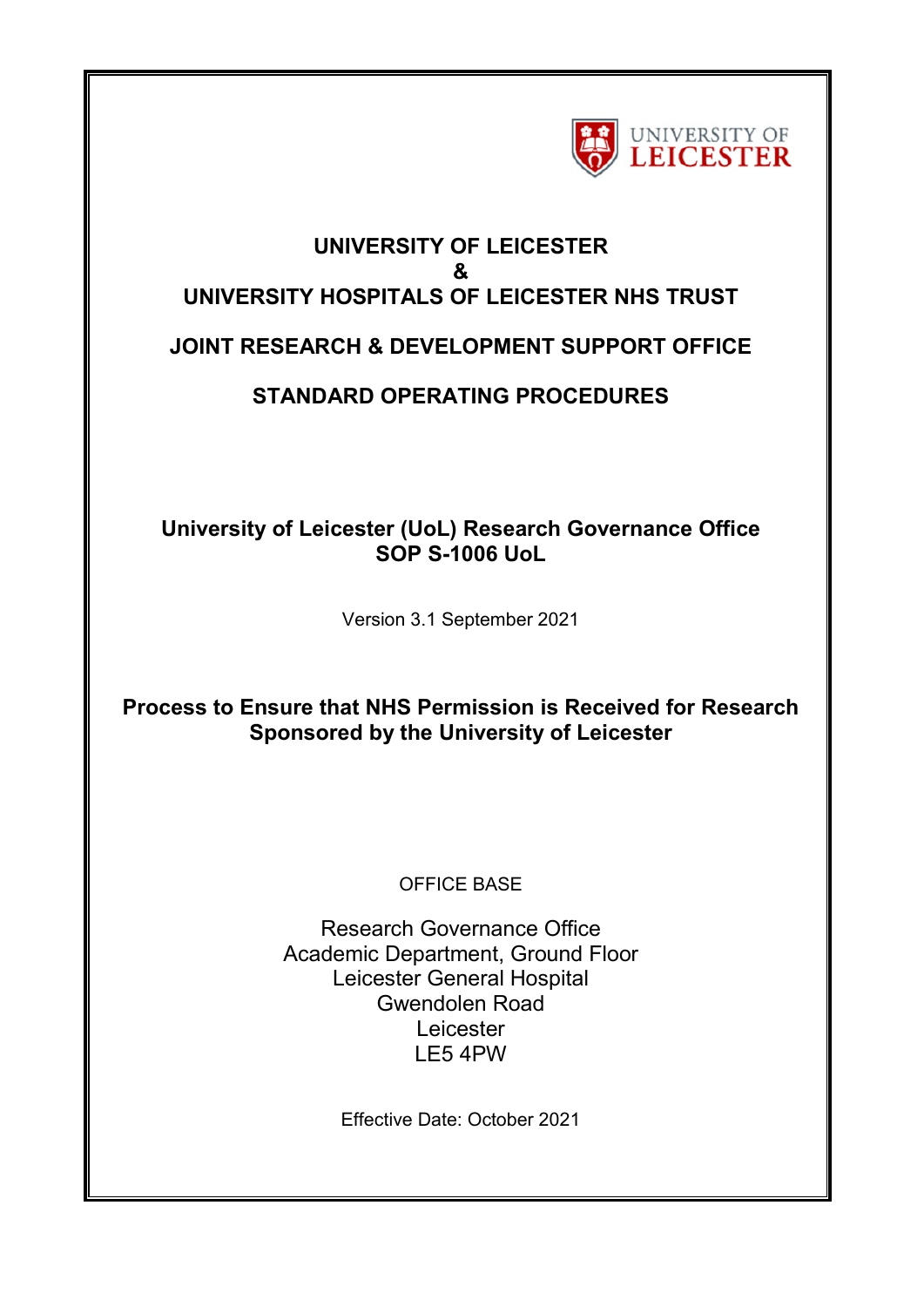**Standard Operating Procedure: S-1006 UoL Process to Ensure that NHS Permission is Received for Research Sponsored by the University of Leicester**



 **Research Governance Office**

#### **1 Introduction**

This Standard Operating Procedure (SOP) describes the process used by the University of Leicester (UoL) to ensure that copies of the NHS confirmation of capacity & capability for each Participating Organisation are received by the Chief Investigator (CI) before any research activity commences.

The outcome is that the UoL, when acting as Sponsor, has confirmed that the CI has received permission from all participating organisations prior to any research activity commencing.

It is expected that by issuing confirmation of capacity & capability, the Participating Organisation confirms that:

- The Participating Organisation is able to conduct the Study to appropriate standards and in accordance with the protocol.
- The Participating Organisation has carried out appropriate checks to satisfy its responsibilities as a Care Organisation under current legislation.
- Any clinical negligence at that Participating Organisation which occurs as part of the Study will be covered by NHS indemnity schemes or by independent contractors' professional indemnity insurance.

#### **2 Scope**

This SOP applies to all research studies sponsored by the University of Leicester.

### **3 Procedure**

The Sponsor review process includes identifying whether it is proposed that a study will be conducted in just one site (single site) or in numerous sites (multi-site). This assessment will be included in the Sponsor Risk Assessment.

#### **3.1 Single Site Study**

Where a study is taking place in a single site, R&I confirmation of capacity & capability email will need to be obtained from the site to confirm their approval for study activities to commence at that site.

The R&I confirmation of capacity & capability must be in place before the Sponsor Green Light can be given.

Where there is a requirement to change a single site study into a multi-site once an 'inprinciple' or 'confirmed' sponsor agreement has been received, the Chief Investigator must approach the Sponsor to discuss the implications before any applications are made to additional sites. There may be a requirement to reassess the Sponsor risk assessment, and there will be additional contractual agreements required.

Failure to do so may result in the UoL withdrawing Sponsor agreement.

Next Review: September 2023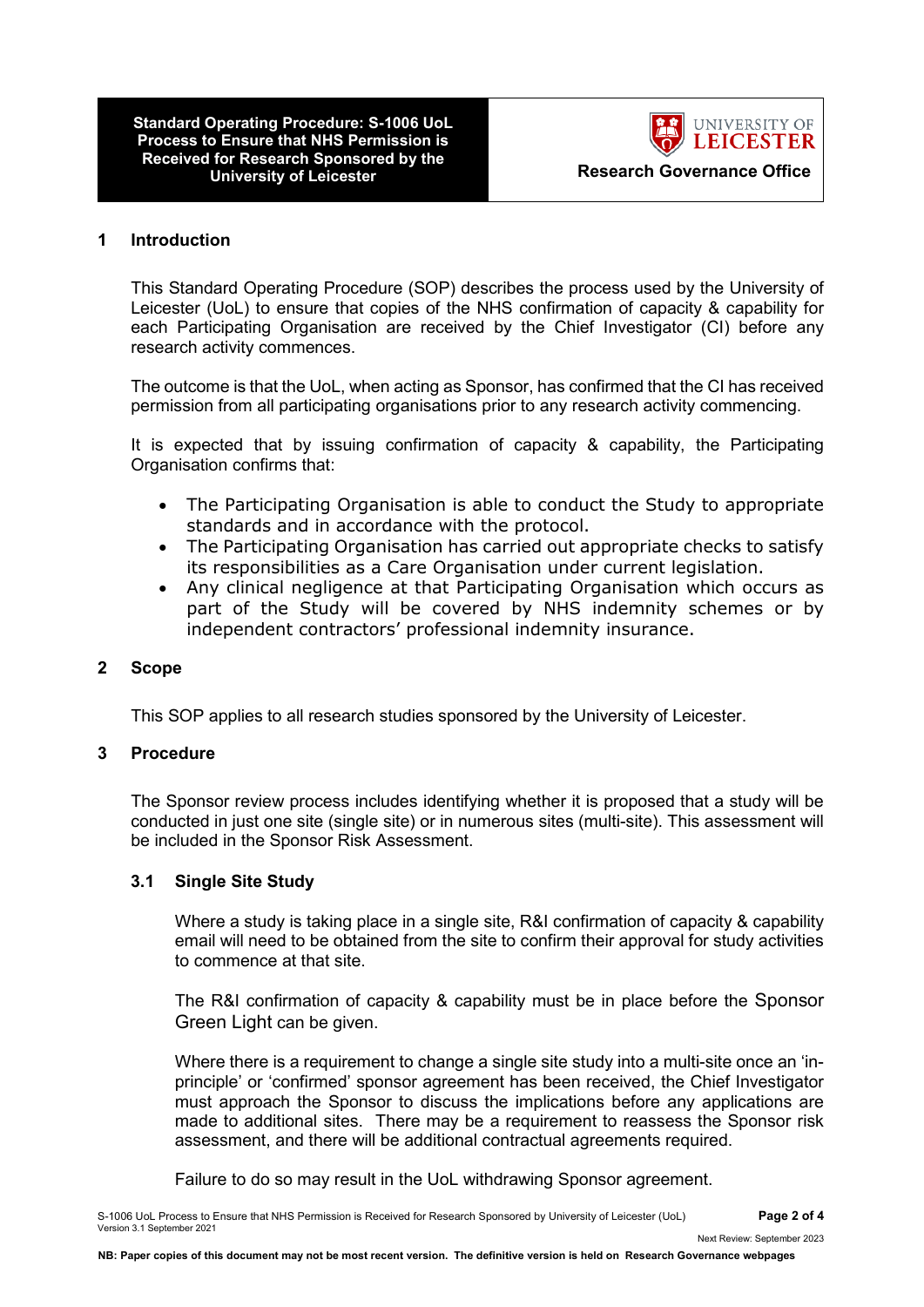#### **3.2 Multi-site study**

When the UoL agrees to sponsor a multi-site study, the risk assessment will take into account the additional requirements of managing research across all sites. A list of the intended participating sites will be required as part of the documentation.

The CI is expected to maintain a Trial Master File which must contain copies of all documentation submitted for the approval of each additional site. No activity must commence within the participating sites until a letter or email has been received from the site confirming capacity and capability at that site. Copies of all applications to participating sites and approval letters must be sent to the Sponsor.

Where there is a requirement to add to the additional sites initially declared at initial Sponsor review, the CI must discuss the implications with the Sponsor before any applications are made to additional sites. There may be a requirement to reassess the Sponsor risk assessment, and there will be additional contractual agreements required.

Failure to do so may result in the UoL withdrawing Sponsor agreement.

## **4 Responsibilities**

| Responsibility Undertaken |              |                                                        | Activity                                                                                                                                                                                                                                                                                                                                                                                                                                                                                                                                                                           |
|---------------------------|--------------|--------------------------------------------------------|------------------------------------------------------------------------------------------------------------------------------------------------------------------------------------------------------------------------------------------------------------------------------------------------------------------------------------------------------------------------------------------------------------------------------------------------------------------------------------------------------------------------------------------------------------------------------------|
|                           | Sponsor      | by<br>Research<br>Governance<br>Manager or<br>delegate | Ensure that the CI understands before a Study commences at a site<br>that:<br>a) The Principal Investigator (PI) for each site is expected to apply for<br>and obtain confirmation of capacity & capability for that site.<br>Where there is no PI / "no local Investigator", then the CI is<br>expected to apply for confirmation of capacity & capability at each<br>site.<br>Only when the CI has received confirmation of capacity &<br>b)<br>capability for the site R&D dept and Sponsor Green Light is<br>confirmed, can the Study begin at the Participating Organisation. |
| $\overline{2}$            | Sponsor / CI | Research<br>Governance<br>Manager or<br>delegate / CI  | a) Request a copy of confirmation of capacity & capability from the<br>PI.<br>b) File a copy in the Trial Master File (TMF).<br>Inform the Sponsor of its receipt.<br>C)                                                                                                                                                                                                                                                                                                                                                                                                           |
| 3                         | Sponsor      | Research<br>Governance<br>Manager or<br>delegate       | Confirm receipt of confirmation of capacity & capability which enables<br>the Study to commence at that Participating Organisation once the<br>Sponsor Green Light is given                                                                                                                                                                                                                                                                                                                                                                                                        |
| 4                         | Sponsor      | Research<br>Governance<br>Manager or<br>delegate       | Track any changes to confirmation of capacity & capability email/letter<br>noting any relevant actions required.                                                                                                                                                                                                                                                                                                                                                                                                                                                                   |
| $5\overline{5}$           | Sponsor      | Research<br>Governance<br>Manager or<br>delegate       | Ensure the CI is aware that the Study cannot commence at the site<br>until Sponsor green light has been given.                                                                                                                                                                                                                                                                                                                                                                                                                                                                     |